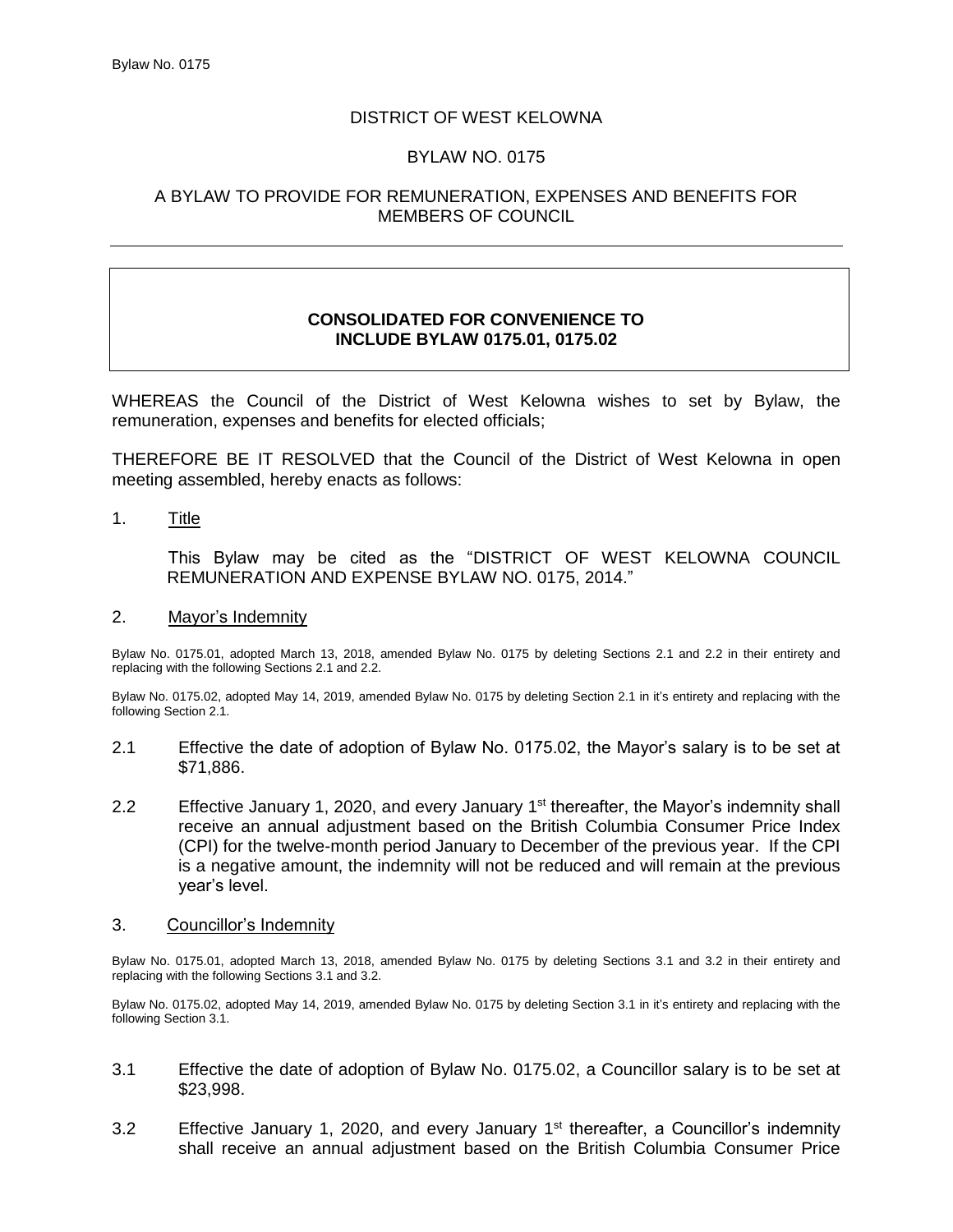Index (CPI) for the twelve-month period January to December of the previous year. If the CPI is a negative amount, the indemnity will not be reduced and will remain at the previous year's level.

## 4. Expenses

Bylaw No. 0175.02, adopted May 14, 2019, amended Bylaw No. 0175 by deleting Section 4.1 in it's entirety and replacing with the following Section 4.1.

- 4.1 Members of Council wishing to attend the Federation of Canadian Municipalities (FCM) conference, as supported by the City's Financial Plan, are authorized to attend.
- 4.2 Members of Council wishing to attend the Union of BC Municipalities (UBCM) convention and the Southern Interior Local Government Association (SILGA) convention, as supported by the District's Financial Plan, are authorized to attend.
- 4.3 Members of Council who are official Council representatives to executive boards, task forces, panels or other official subcommittees are authorized to attend.
- 4.4 The Mayor is authorized to attend meetings with elected officials and/or staff of senior levels of government, and will report back at a following meeting of Council on the outcome.
- 4.5 The Mayor, or his delegate, has blanket authority to attend emergency meetings on behalf of the District.
- 4.6 Any other travel not listed in Items 4.1 4.5 shall obtain Council approval prior to incurring any expenses for out-of-town travel.

Bylaw No. 0175.01, adopted March 13, 2018, amended Bylaw No. 0175 by deleting Section 4.7 in its entirety and replacing with the following Section 4.7.

4.7 Members may be reimbursed a per diem for meals when representing the City, engaging in municipal business, or during out-of-town travel on behalf of the City in accordance with the following table:

| <b>AREA</b>                      | <b>BREAKFAST</b> | <b>LUNCH</b> | <b>DINNER</b> |
|----------------------------------|------------------|--------------|---------------|
| Vancouver Island                 | \$21.00          | \$32.00      | \$43.00       |
| Lower Mainland incl.<br>Whistler | \$21.00          | \$32.00      | \$54.00       |
| Okanagan/Thompson                | \$16.00          | \$26.00      | \$38.00       |
| Rest of BC                       | \$16.00          | \$21.00      | \$33.00       |
| Out of Province                  | \$21.00          | \$32.00      | \$54.00       |

- 4.8 Mileage is set at .50 cents per kilometer with the base price of fuel at \$1.00 per litre. With every .05 cent increase in the cost of fuel, the base price increases by .01 cent. The rate of fuel will be reviewed monthly and travel within that month will be reimbursed according to that rate.
- 4.9 Hotel and airline reservations shall be made by a District staff person responsible to ensure that government rates are obtained.
- 4.10 A Council member may stay at private accommodations and may claim an allowance of \$40. per night, without receipts, in addition to the per diem rates for meals.